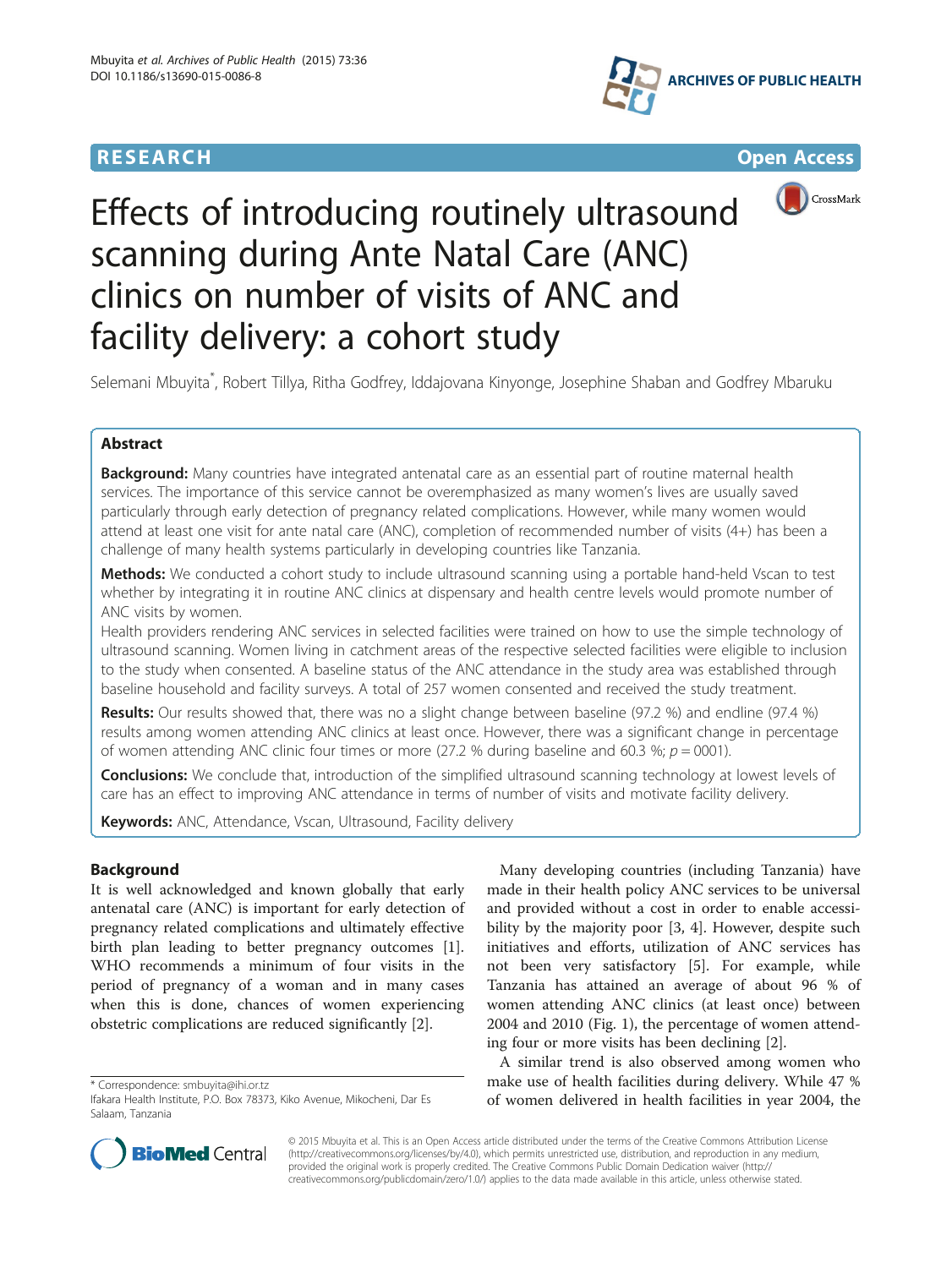<span id="page-1-0"></span>

increase in five years later was only 3 % amounting to only 50 % of all women who gave birth in 2010 [\[1](#page-5-0), [2](#page-5-0)].

Many studies have been conducted to determine barriers towards these two important indicators followed by a number of interventions but improvement has been minimal and in some cases a negative change has been realized [[6](#page-5-0), [7\]](#page-5-0).

We conducted a study to test whether by introducing a simple technology of Vscan – a portable handheld ultrasound device in routine ANC services can motivate women to attend ANC clinics and complete the four or more visits. The idea is born by the fact that some studies assessing health seeking behaviour especially among rural communities found that people value and prefer technological physical examinations to just being verbally told the progress of their health [\[8\]](#page-5-0).

The goal of this study was to contribute to the Government efforts in reducing maternal mortality and newborn deaths in order to accelerate attainment of MDG 4 and 5 using simple and appropriate technologies in rural settings of Tanzania. It aimed at assessing and evaluating acceptability, feasibility, impact and cost-effectiveness of the introduced simple technologies on maternal and newborn health.

The primary objective was to measure whether the use of ultrasound would increase the number of ANC visits by pregnant women at the dispensary level.

# **Methods**

# Study type and intervention

This was a cohort study applying a before and after design. The study was a Health Facility Based intervention that included clinical service improvement through clinical guidelines and pathways that were used by health care providers, a supportive and structured education and clinical leadership training and workforce development of Non-Physician Clinicians, and implementing appropriate technologies at different levels of care which included those shown in Table [1.](#page-2-0)

# Mechanisms for data collection

A baseline survey at the beginning of the project and a follow up survey at the end of the project were conducted and used to establish the project effect on quality of care on maternal and neonatal health among users (in intervention and control arms) and health providers (in interventional arm). Structured questionnaires which were adapted from Averting Maternal Death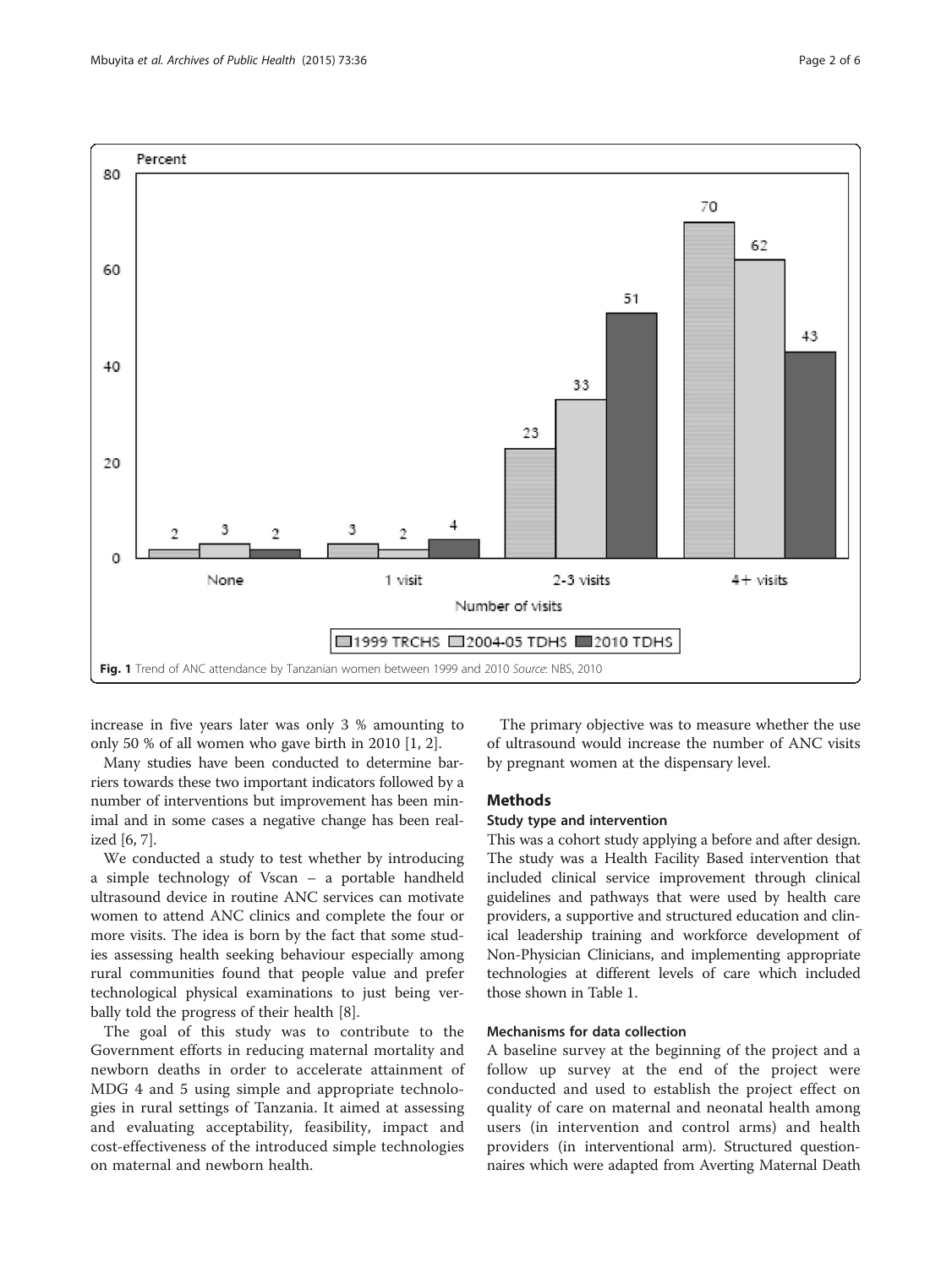<span id="page-2-0"></span>Table 1 Set of medical technologies implemented in the study

| Hospital Level                                                                                                        | Health Centre Level                                                                                                                                                                     | Dispensary Level                                                                                                                                                                    |
|-----------------------------------------------------------------------------------------------------------------------|-----------------------------------------------------------------------------------------------------------------------------------------------------------------------------------------|-------------------------------------------------------------------------------------------------------------------------------------------------------------------------------------|
| Venue 40 Portable ultrasound- 1 unit.<br>Used by physicians at highest referral<br>level in a district health system. | Venue 40 Portable ultrasound - 1 unit. Used by<br>Assistant Medical Officers trained by the project in<br>ultrasound scanning at the first referral level in district<br>health system. | Vscan Handheld Portable ultrasound - 5 units.<br>Used by Mid-level providers (clinical officers,<br>nurse midwives and Medical Attendants)<br>trained by the project in ultrasound. |

and Disability (AMDD) were used to conduct both the baseline and follow up surveys. While the structured questionnaire enabled collection of primary quantitative data, a semi-structured tool was also developed for key informant interviews to collect qualitative data which would interpret some of the quantitative data collected. Special registers were developed to capture data from pregnant women receiving the intervention.

#### Study area and population

This study was conducted in Kisarawe district, one of six rural districts in the Coast Region of Tanzania. The district is third in least populated among the districts in the region (Table 2). At the time of implementing this study, the population in the district had increased to 230,456 from that indicated in Table 2. About 41 % of this population were women of reproductive age. According to district own projections, 10 % of all women who are at reproductive age were likely to become pregnant during the one year project life hence being the project targeted sub-population. Facility delivery in the district was at 73.1 % with 74 % of all deliveries attended by skilled personnel. The district has 1 hospital, 3 health centers and 20 dispensaries. Ten health facilities (and hence ten communities within catchment areas of these facilities) were selected of which five were used as intervention facilities while the remaining five were used as control facilities. In each arm, four dispensaries and one health centre were selected. The primary targeted audience was women of reproductive age who would benefit with the introduction of ultra sound scanning in routine antenatal clinic at primary facility level.

# Inclusion and exclusion criteria

Only women who were attending routine ANC were included. In order to standardise follow up results as an outcome of the interventions, recruitment of women to the study considered only women who started ANC in the first trimester of their pregnancy. Also, only women whose residences were within the selected health facility catchment area were involved. The age of targeted women was limited to 15–49 years. Pregnant women who use the facility through other inlets such as out patient department, emergency section, labour room or normal admission benefited from the interventions for ethical reasons but were not included in the study. A sample size of 257 women was pre-determined using STATA computer software.

#### Duration of the treatment

The study population received the interventions three times (during the first, second and third trimesters of the pregnancy). Only when clinically required, the client received an extra treatment of the interventions. The treatment was specifically provided from the  $6<sup>th</sup>$  week (recruitment and first measurement) to  $34<sup>th</sup>$  week of gestation. The project lasted for one year.

# Statistical analysis

Analysis of data generated from training was generally descriptive, with frequency distribution of the respondents (pregnant women) across variables calculated. For each arm of the study (intervention and control), data from household surveys involving women who accessed ANC services within the catchment areas of the respective

Table 2 Population of Pwani Region by Sex, Average Household Size and Sex Ratio

| Serial<br>No.  | District/Council          | Population (Number) |         | Average | Sex               |       |
|----------------|---------------------------|---------------------|---------|---------|-------------------|-------|
|                |                           | Total               | Male    | Female  | Household<br>Size | Ratio |
|                | Total                     | 1,098,668           | 537,826 | 560,842 | 4.3               | 96    |
|                | Bagamoyo District Council | 311.740             | 154.198 | 157,542 | 4.4               | 98    |
| 2              | Kibaha District Council   | 70,209              | 34,515  | 35,694  | 4.1               | 97    |
| 3              | Kisarawe District Council | 101,598             | 50,631  | 50,967  | 3.9               | 99    |
| $\overline{4}$ | Mkuranga District Council | 222,921             | 108,024 | 114,897 | 4.3               | 94    |
| 5              | Rufiji District Council   | 217.274             | 104,851 | 112,423 | 4.4               | 93    |
| 6              | Mafia District Council    | 46.438              | 22,954  | 23,484  | 3.9               | 98    |
|                | Kibaha Town Council       | 123,488             | 62,653  | 65,835  | 4.1               | 95    |

Source: National Bureau of Statistics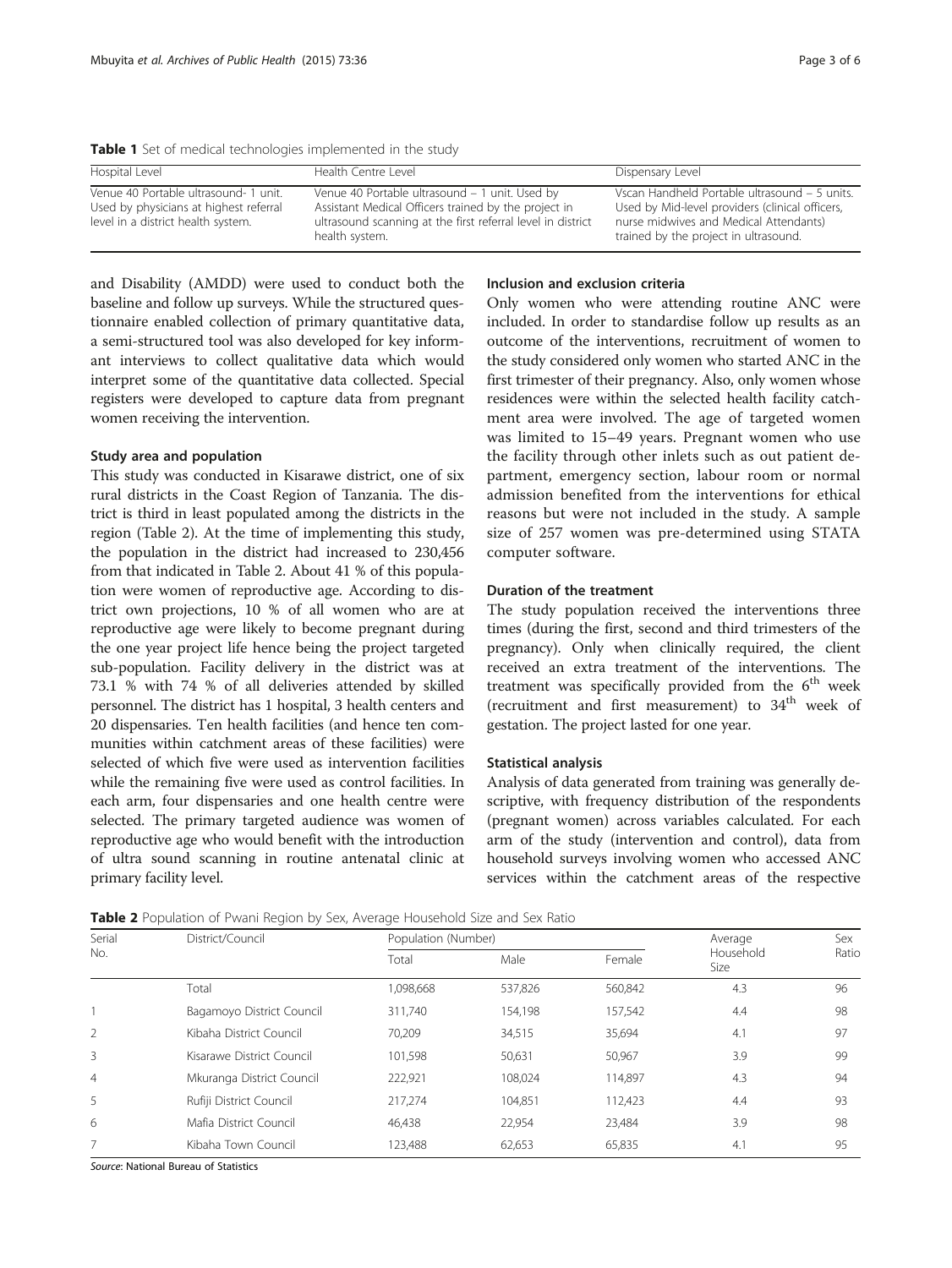| Indicator                         | Intervention area | Control area  |         |                  |               |         |
|-----------------------------------|-------------------|---------------|---------|------------------|---------------|---------|
|                                   | Baseline (n-381)  | Endline (423) | p-value | Baseline (n-394) | Endline (383) | p-value |
| ANC visits (at least once)        | 97.2              | 97.4          | 0.0412  | 96.9             | 96.1          | 0.3002  |
| ANC Visits (four times and above) | 27.2              | 60.3          | 0.0001  | 32.4             | 34.1          | 0.0891  |
| Facility delivery                 | 79.2              | 87.9          | 0.002   | 67.7             | 69.4          | 0.0623  |

Table 3 Change in key indicators as a result of introducing routine ultrasound scanning in ANC clinics (%)

health facilities were developed into two separate data sets and analysed separately. Then the percentage change in the level of knowledge and confidence in assessing pregnancy related complications among health providers was derived by comparing the before and after intervention figures assessed during facility assessments. Normal frequency distribution across most of the variables was calculated and two-sided paired  $t$ -test used to generate statistical significance. The before and after figures were used to arrive into conclusion if changes have occurred in both arms while comparisons of results from the two arms was used to associate changes with interventions.

#### Research ethics

This work received ethical approval from the Ifakara Health Institute – Institutional Review Board (IHI – IRB) - certificate number IHI/IRB/No.35. The IRB is registered with FEDERAL WIDE ASSURANCE NUMBER: SWA 00002632.

# Results

The primary indicator of the study was to determine whether by introducing ultrasound scanning in routine ANC services would increase the number of visits by women attending ANC clinics. While there was no a significant change between baseline and endline results among women attending ANC clinics at least once

(97.2 % during baseline and 97.4 % during endline), there was a significant change in percentage of women attending ANC clinic four times or more. Similarly, facility delivery increased significantly (Table 3).

On the other hand, percentage of women who had access to ultrasound services increased significantly (Fig. 2). Before the study was introduced, the only facility where such services were available was the district hospital. More than 66 % ( $n = 381$ ) of the women from the study area used to traveling between 5 and 78 km to the district hospital to access ultrasound services when referred to by health providers from lower health facilities.

The results from the study also demonstrated increase (Tables [4](#page-4-0) and [5\)](#page-4-0) in confidence of mid-level providers in the study facilities in determining pregnancy related complications ( $p = 0.0001$ ).

The results include also increase in referrals made to higher facilities from the study dispensaries. During baseline, only 148 obstetric referrals were made to the higher facilities (based on clinical guidelines of the ministry of health rather than actual detection of pregnancy related complications). At endline, a total of 765 referrals were made (comprising both those according to clinical guidelines and detected using the Vscan) after introducing the Vscan in the district. Although there was no baseline data for compliance of referral before

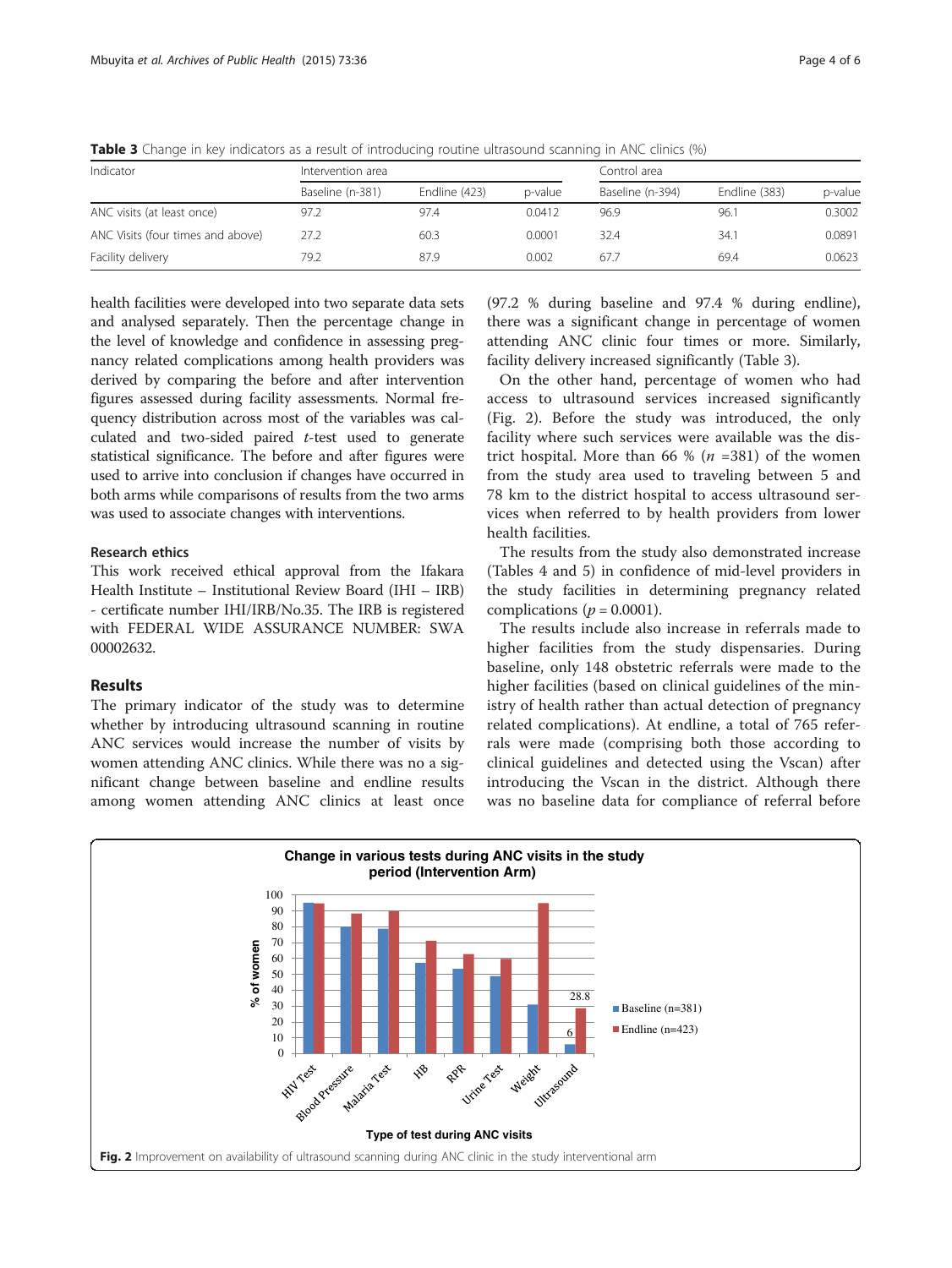|                             | Anteparturm<br>hemorrhage | Transverse<br>lie | Placenta<br>previa | Breech<br>presentation | Ectopic<br>pregnancy |      | Twins Poly /oligo<br>hydromnious |
|-----------------------------|---------------------------|-------------------|--------------------|------------------------|----------------------|------|----------------------------------|
| Very confident              | 23.3                      | 13.3              | 10                 | 13.3                   | 3.3                  | 13.3 | $\overline{0}$                   |
| Confident                   | 50                        | 60                | 23.3               | 56.7                   | 16.7                 | 60   | 33.3                             |
| Not confident               | 10                        | 13.3              | 46.7               | 23.3                   | 40                   | 27.3 | 43.3                             |
| Cannot measure/<br>diagnose | 16.7                      | 13.3              | 20                 | 6.7                    | 40                   | 0    | 23.3                             |

<span id="page-4-0"></span>**Table 4** Confidence of health providers in detecting pregnancy related complications (%) [Baseline;  $n = 30$ ]

the study started, the study realized 78 % compliance among women who were referred to higher facilities.

#### **Discussion**

Results from this study add to the body of knowledge currently available on strategies and interventions that can boost improvement in ANC utilization. While many interventions had been tied to the socio-cultural and health system factors [[6](#page-5-0), [9\]](#page-5-0) the technological angle has not received a significant attention in this area [\[10](#page-5-0)]. Some studies have tried to improve ANC attendance through incentives such as cash and other physical goods and materials. In other places in Tanzania, locally inverted enforcement mechanisms such as fining a partner whose wife/partner has not attended one or all of ANC clinics have been tried but with less success or if successful then not sustainable [Mbuyita et al. 2007, unpublished observations].

Improvements in technology such as the Vscan are recent scientific positive resolutions that offer alternative solutions in public health [\[11\]](#page-5-0). In fact, the reproductive health sector has delayed to take advantage of this technology compared to the cardiology sector where quite a number of studies have been conducted using the device in detecting and managing cardiovascular related problems in rural settings where sophisticated machines are unavailable [\[12](#page-5-0)].

The simplicity of the Vscan in its use makes the training to health providers and its application being simple. It also offers a motivational tool to health providers working in rural clinics by building up their confidence [\[13\]](#page-5-0). In addition, the technology helps the health providers (majority of whom are less skilled) to make rational and

correct decision [[14](#page-5-0)] on the proper management of the pregnant women and or provide referral [\[15\]](#page-5-0).

This study intends to also provide cost analysis of this intervention which we optimistically perceive to be cheap based on the available data (to be analysed) and when compared to the benefits of the pregnancy outcomes. In studies conducted in Asia, the use of the device was able to help 89 % of women at high risk of complicated delivery change their birth plan after being scanned and complications detected [\[16](#page-5-0)]. The improved ability of the rural ANC clinics in which majority of the women access ANC services will translate into reduced traveling distances hence less indirect cost in accessing maternal health services in addition to improved pregnancy outcomes [[17\]](#page-5-0) whose value cannot be compared in monetary terms.

Finally, compliance to referrals has been reported by several studies to be a problem in maternal health. Because of the traveling cost, lack of accommodation and food of the people accompanying the referred woman, long distances to the referral facilities and perceived loss of household income when bread winners have to accompany the woman to a referral facility, many women have not complied to referrals given. The high percentage of women who complied to the referral provided to them in the study area suggest that women and their families need a convincing evidence to make them believe that there is a need for a referral. Such convincing power can be offered by visual images from ultrasound scanning shown to the family.

#### Conclusions

This study concludes that, the introduction of the Vscan for routine ultrasound scanning as part of integrated

**Table 5** Confidence of health providers in detecting pregnancy related complications [End-line;  $n = 32$ ]

|                             | Anteparturm<br>hemorrhage | Transverse<br>lie | Placenta<br>previa | Breech<br>presentation | Ectopic<br>pregnancy | Twins | Poly/oligo<br>hydromnious |
|-----------------------------|---------------------------|-------------------|--------------------|------------------------|----------------------|-------|---------------------------|
| Very confident              | 29.03                     | 45.16             | 25.81              | 41.94                  | 19.35                | 25.81 | 25.81                     |
| Confident                   | 67.74                     | 41.94             | 41.94              | 51.61                  | 29.03                | 54.84 | 29.03                     |
| Not confident               | 3.23                      | 9.68              | 19.35              | 6.45                   | 32.16                | 12.9  | 29.03                     |
| Cannot measure/<br>diagnose | $\sim$                    | 3.23              | 12.9               | $\sim$                 | 19.35                | 6.45  | 16.13                     |